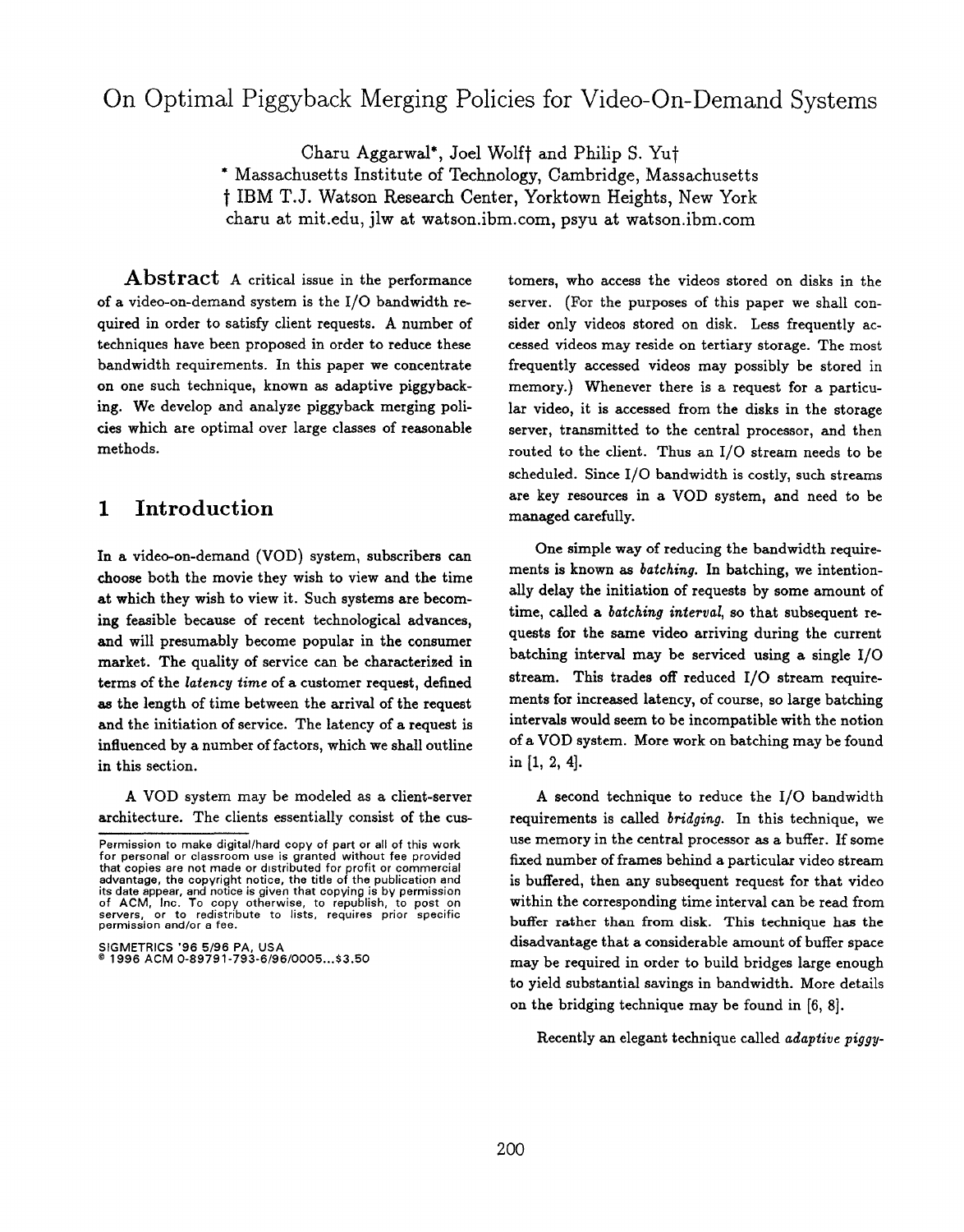$backing$  was proposed by Golubchik, Lui, and Muntz [5]. This approach assumes the capability of altering the display rates of videos while they are in progress. (It has been established that small differences in the display rates, for example those which deviate at most 5% from the normal display rate, are not perceived by the viewer. So from the customer's perspective this notion appears feasible. We comment a bit about technical feasibility later in the paper.) Suppose two streams are displaying the same video a small number of frames apart. The idea is to display the leading stream at a slower rate, and the trailing stream at a faster rate. Then, assuming this interval is sufficiently small, the faster stream will eventually catch up with the slower stream. At that point the streams can be piggybacked, or merged. That is, they can be played thereafter at a single speed, and one stream can be dropped. In a sense adaptive piggybacking is similar in spirit to batching, but it avoids the extra latency which is inherent in the batching interval.

In this paper we will concentrate on adaptive piggybacking. The issue, of course, is to find piggybacking policies for which there are maximum savings in bandwidth. Three basic types of piggybacking policies were discussed in the seminal paper [5]. In approximate order of worst to best performance, these include the simple merging policy, the odd-even policy, and the greedy policy. The first two of these can be characterized as elementary in the sense that they involve at most a single change of speed for each video stream. (The greedy algorithm is not elementary.) We should note that by its nature the odd-even policy can have at most 50% improvement in the number of streams saved, because it pairs off subsequent streams.

The contribution of the current paper is twofold. First, we develop a generalization and optimal variant of the simple merging policy which appears to perform better (both empirically as well as analytically) than the version presented in [5]. Second, we propose an entirely new policy, called the snapshot algorithm, which will be seen to be optimal over a large class of reasonable piggybacking policies.

Ultimately, our revised simple merging algorithm, which is still elementary, will be seen to have performance nearly equal to that of greedy, the best overall algorithm of [5]. Our snapshot algorithm, which is not elementary, appears to have better performance than any known adaptive piggybacking algorithm.

This paper is organized as follows. In Section 2 we shall develop the generalized simple merging policy. We then focus on the optimal variant, and show its properties. Section 3 describes the snapshot algorithm, which is based on dynamic programming. We show that this policy is optimal over a large class of piggybacking policies. Experimental results are presented in Section 4, and a conclusion is presented in Section 5.

## 2 Generalized Simple Merging **Policy**

We shall begin by describing a slightly generalized version of the simple merging policy developed in [5]. Consider a single video whose length, in frames, is given by L. Initially we will not consider special features such as pause-resume, fast-forward or rewind. Assume there are two possible display speeds (in frames/second) at which the display may take place  $-$  a slow speed denoted by  $S_{min}$ , and a fast speed denoted by  $S_{max}$ . (A third, normal speed is also considered in [5]. We prefer to assume that the normal and slow speeds are identical, giving customers the most for their money. Less charitable authors might adopt the maxim originally attributed to P.T. Barnum: "This way to the egress." In other words, they would employ the fast speed in normal situations, simultaneously shortening the videos and encouraging customers to watch more of them. However, this and other minor changes in assumptions to the original algorithms presented in [5] are not critical. The reader can easily modify the algorithms and analysis as appropriate.) Define the maximum catchup window size  $W_m$ , measured in frames, as the latest position in the video at which a slow stream can be overtaken by a fast stream starting at the beginning of the video by the time the video completes at frame L. Given the difference in speed, this can be computed aa

$$
W_m = \frac{S_{max} - S_{min}}{S_{max}} \cdot L. \tag{1}
$$

We define the generalized simple merging policy in terms of a parameter W also measured in frames, called the window size. (We require that  $0 \leq W \leq W_m$ .)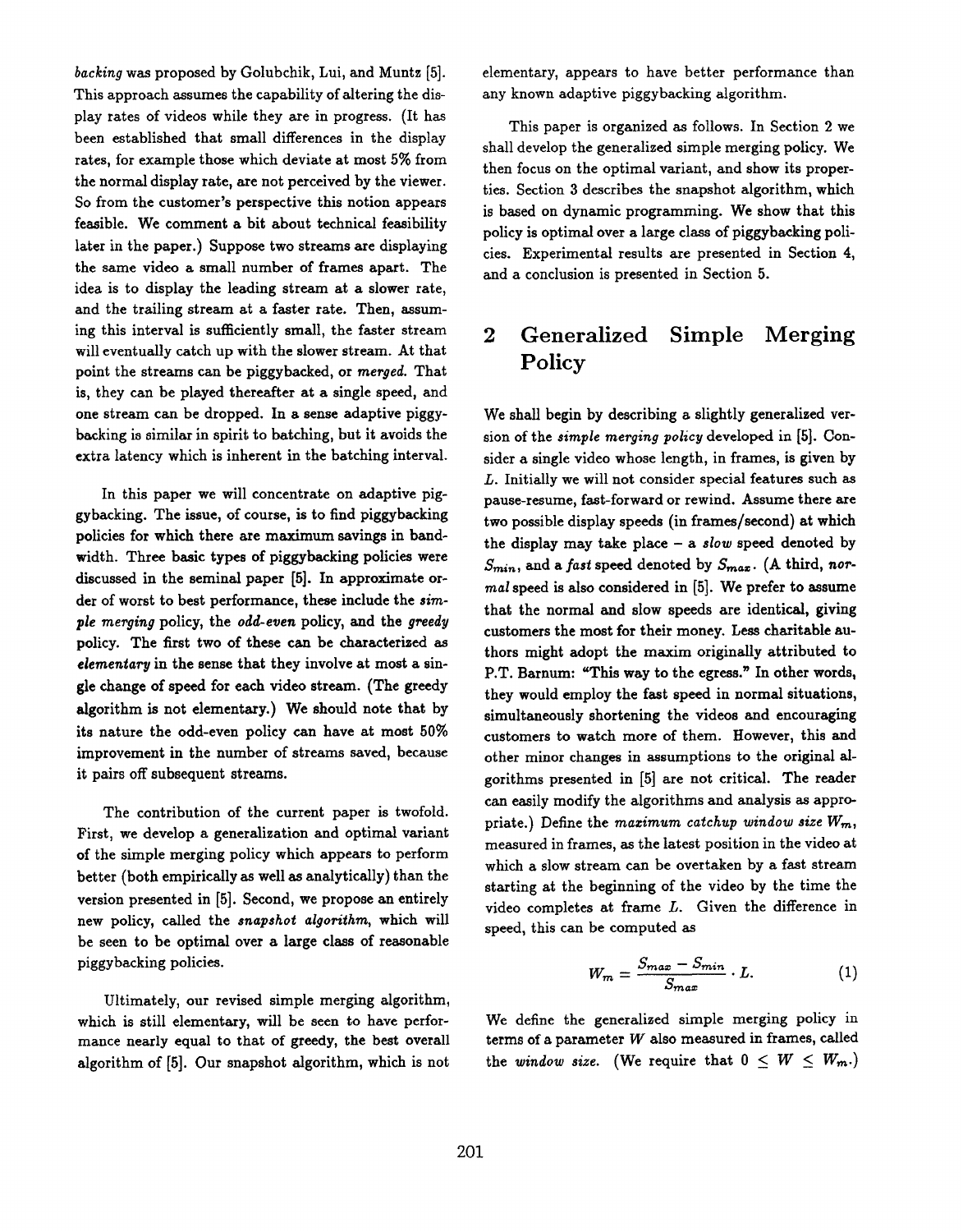

Figure 1: Generalized Simple Merging Policy

Specifically, a new arrival is designated to be a fast stream if a slow stream exists within W frames of it. Otherwise, the stream is designated to be a slow stream. If a fast stream merges with a slow stream, the fast stream ia dropped, and the slow stream proceeds. Figure 1 illustrates the algorithm, the x-axis representing (increasing) time and the y-axis representing the position of the video in frames. (The window size and length  $L$  of the video are also shown.) Note that there is always a single slow stream associated with each distinct window. On the other hand there can be any number of fast streams, including O.

Pseudocode for the generalized simple merging policy is as follows:

Algorithm Generalized Simple Merging Policy  $(W)$ Case: Arrival of stream i If no stream within W is moving at  $S_{min}$ Set Speed =  $S_{min}$ Else Set Speed =  $S_{max}$ Case: Merge of streams i and j Drop stream i Set Speed  $= S_{min}$ 

Now in  $[5]$  the window size W used is exactly equal to the maximum catchup window size. That is, they set  $W = W_m$ . We plan, instead, to optimize W as a function of the forecasted arrival rate. Assume, for simplicity, that requests for the video arrive according to a simple Poisson process with rate  $\lambda$ . (This assumption will not, of course, be perfectly accurate.)

The tradeoffs for different size values of  $W$  are as follows:

- (1) When the window size is big, a larger number of fast streams can be merged into one slow stream. But they tend to be merged at later stages, with less benefit.
- (2) When the window size is small, merges tend to occur at earlier stages. But there are fewer of them.

In order to quantify the savings due to piggybacking, recall that whenever a slow stream is merged with a fast stream, both streams combine into one slow stream. In effect, we assume that the fast stream exists only until that time. Thus we will charge a fast stream only the number frames needed to reach the merge point.

We first proceed to build a model which expresses the expected number of frames for a randomly chosen display stream as a function of the window size W. Consider a new video stream arrival, which may be either fast with probability  $P_{fast}$  or slow with probability  $P_{slow} = 1 - P_{fast}$ . The expected number  $E[F]$  of frames read by a randomly chosen display stream is the weighted average of the expected number  $E[F<sub>fast</sub>]$  of frames if the stream is fast and the expected number  $E[F_{slow}]$  of frames if the stream is slow. In other words,

$$
E[F] = P_{fast} \cdot E[F_{fast}] + P_{slow} \cdot E[F_{slow}]. \tag{2}
$$

By our frame charging assumption we have that  $F_{slow}$ is deterministically equal to L, and hence  $E[F_{slow}] = L$ aa well. It is only slightly more complicated to calculate the number of frames charged when the stream is fast. Suppose the nearest slow stream beyond it is  $p$ frames ahead, The number of frames required by this fast stream to catch up with the slow stream is given by

$$
F_{fast} = \frac{p \cdot S_{max}}{S_{max} - S_{min}}.\tag{3}
$$

Note that the algorithm is designed in such a way to ensure that  $p \leq W$ . Since the arrival rate is uniform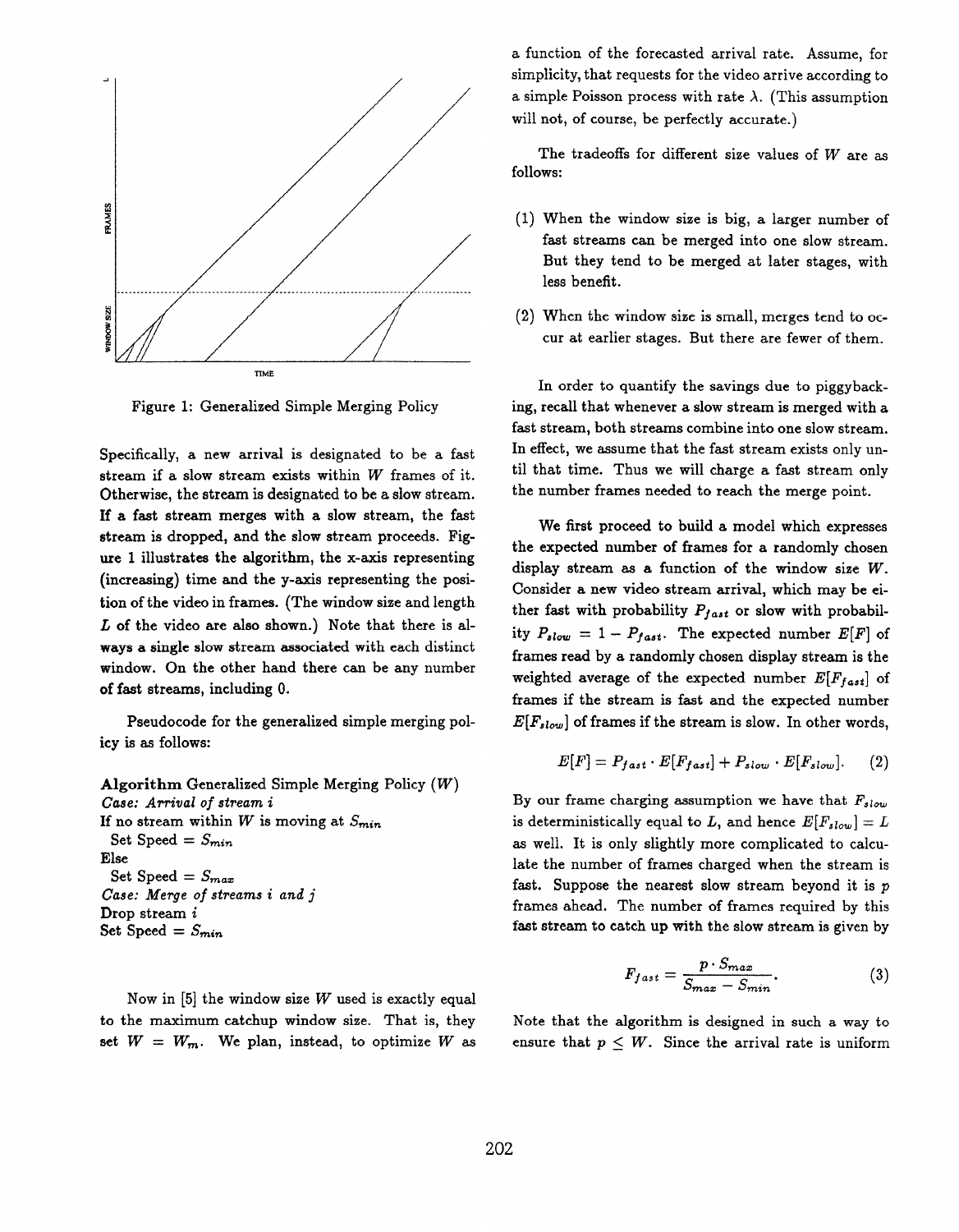it follows by symmetry that  $p$  is uniformly distributed between zero and W. Thus

$$
E[F_{fast}] = \frac{W/2 \cdot S_{max}}{S_{max} - S_{min}}.\tag{4}
$$

It now remains to calculate the probability that a randomly chosen stream will be fast. Note that all streams which are within  $W$  frames of a slow stream (or, equivalently, arrive within  $W/S_{min}$  time units of a slow stream) are fast. Hence for each slow stream, the expected number of fast streams following it consecutively equal to  $\lambda \cdot W/S_{min}$ . Consequently, the fraction of fast streams in the system is approximately equal to

$$
P_{fast} = \frac{\lambda W/S_{min}}{\lambda W/S_{min} + 1}.
$$
 (5)

Substituting the above values in Equation 2, we obtain the following relationship:

$$
E[F] = \frac{\lambda W}{\lambda W + S_{min}} \cdot \frac{WS_{max}}{2(S_{max} - S_{min})} + \frac{S_{min}}{\lambda W + S_{min}} \cdot L.
$$
\n(6)

We now minimize this equation subject to the constraint that a new fast stream must always be able to catch up with a slow stream if the slow stream is at most W frames ahead the fast one. This constraint amounts to:

$$
W \cdot \frac{S_{max}}{S_{max} - S_{min}} \le L. \tag{7}
$$

Ignoring the constraint for the time being, we set

$$
\frac{dE[F]}{dW} = 0.\t\t(8)
$$

On expanding the resulting equation for  $W$  and simplifying, we obtain:

$$
W^{2} + \frac{2S_{min}}{\lambda} \cdot W - \frac{LS_{min}(S_{max} - S_{min})}{\lambda \cdot S_{max}} = 0.
$$
 (9)

Solving the above quadratic for  $W$  (and ignoring the negative root), we obtain:

$$
W^* = -\frac{S_{min}}{\lambda} + \sqrt{\left(\frac{S_{min}}{\lambda}\right)^2 + 2 \cdot \frac{LS_{min}(S_{max} - S_{min})}{\lambda S_{max}}}.
$$
\n(10)

The second derivative is positive, and an easy check shows that this value of  $W^*$  automatically satisfies constraint 7. Consequently,  $W^*$  is the optimal window size.



Figure 2: Optimal and Maximum Catchup Window Sizes

Figure 2 shows the relative values of  $W_m$  and  $W^*$ as a function of interarrival time (the reciprocal of  $\lambda$ ). (These are normalized as a percentage of the total number of frames in the video.) These numbers were evaluated for a two hour video with  $S_{min}$  = 28.5 and  $S_{max}=31.5$ . Notice that the optimal window size is always smaller than the maximum catchup window size, sometimes considerably so. However,  $W^*$  asymptotically approaches  $W_m$  as the interarrival time increases.

We briefly discuss the modifications required to the generalized simple merging policy to handle special customer features such as pause, resume, fast-forward and rewind. One must be able to accomodate the addition of new streams at arbitrary positions within the video, and similarly the elimination of existing streams from arbitrary positions. To handle the addition of a new stream, notice that currently playing streams can be partitioned at any point in time into groups of two different types. The first group will consist of a slow stream followed by one or more consecutive fast streams which will ultimately merge with the slow one. The second group consists of solitary slow streams. If a new video arrives at a position between the first and last members of a group of the first kind, it should be assigned a fast speed and eventually merged with the slow stream. A new video arriving outside the range of a group of the first kind should be assigned a fast speed if it is behind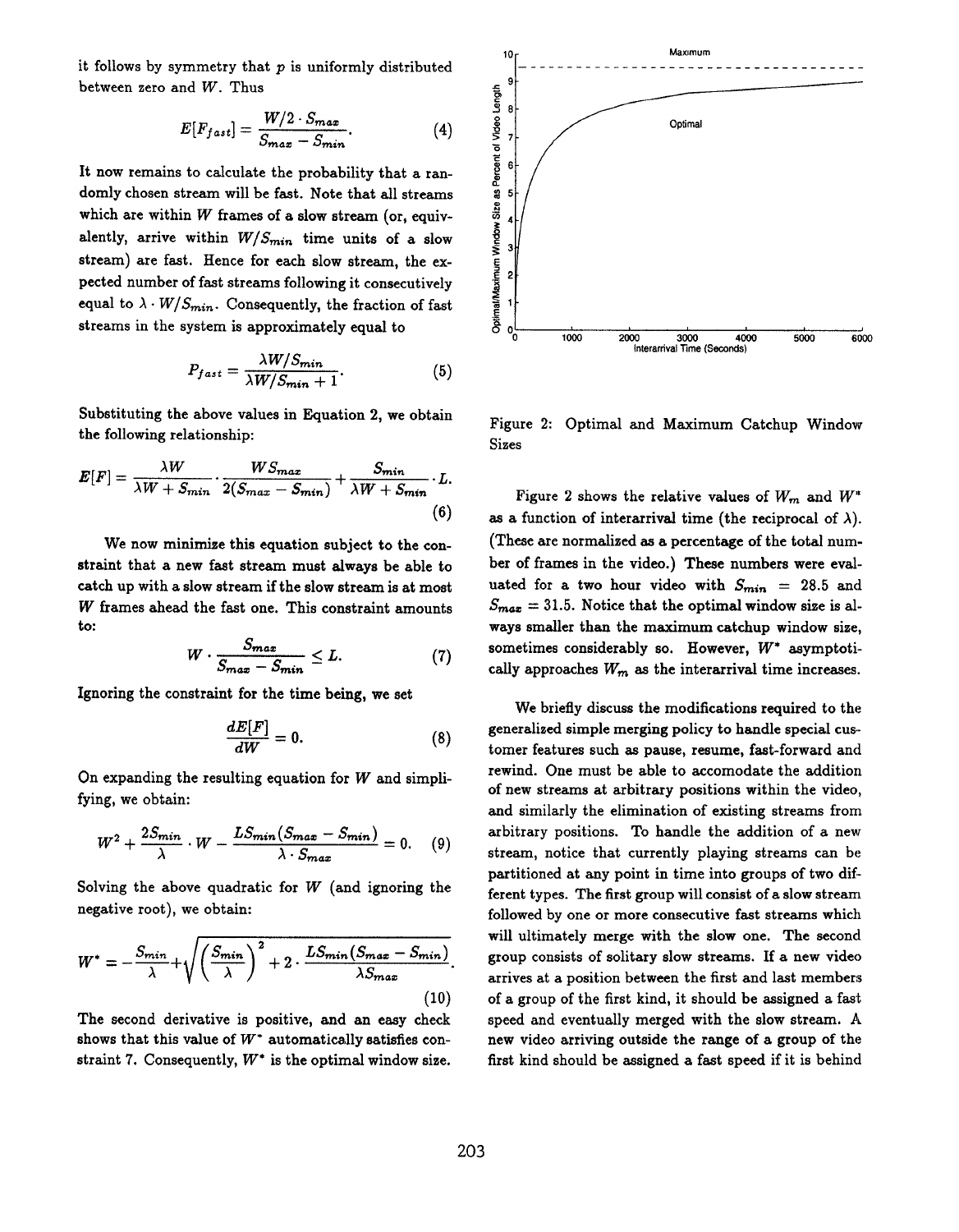a slow stream at position less than W, and a slow speed otherwise. To handle the elimination of an existing slow stream, do nothing if the stream trailing it is also slow (or nonexistent). If the stream trailing it is fast, change its speed to slow. Nothing need be done to handle the elimination of an existing fast stream. Remember, of course, that many customers may be piggybacked onto a single stream, so the removal of one such customer does not necessarily imply that the stream itself will be dropped. The policy just described remains elementary in the sense that streams will change speeds at most once. We have developed an approximation algorithm to compute the optimal window size for such a scenario, but details are complicated and we omit them in the current paper.

## 3 The Snapshot Algorithm

Consider again a single video consisting of L frames. Suppose that at a fixed point  $T$  in time there are a total of n streams of this video playing. Denote the positions of these streams, measured in terms of frames, by  $f_1, ..., f_n$ , respectively. Without loss of generality we can assume that  $f_1 \geq ... \geq f_n$ . Ignore for the time being any other requests for this video which may appear later, and the manner in which the streams reached their current positions. Also assume that there are no pauses, resumes, fast-forwards or rewinds. This scenario is entirely deterministic, and it is therefore meaningful to attempt to find the precise piggybacking strategy which minimizes the total number of frames required from time  $T$  onward. We begin the section by solving this optimization problem via a dynamic programming algorithm.

As before, the two speeds are denoted by  $S_{max}$  and  $S_{min}$ . We can assume in an optimal solution that the stream farthest along (in this case the one initially corresponding to  $f_1$ ) proceeds at speed  $S_{min}$ , while the stream least farthest along (corresponding initially to  $f_n$ ) proceeds at speed  $S_{max}$ : It is never more profitable not to do so. For the same reason, of course, we always merge two streams which coalesce. While we will certainly have to account for the costs correctly, pretend for the moment that merges can occur at any point, including possibly past the length  $L$  of the video. We can then envision each potentially optimal piggybacking policy as a binary tree. The leaf nodes correspond to the original streams, while interior nodes correspond to merges. The root node corresponds to the final merge of all the n original streams. Left arcs correspond to the fast speed, and right arcs correspond to the slow speed. Past the root node there exists only one stream, which can proceed at either speed. We don't explicitly consider this as part of the binary tree, but assume the speed is  $S_{min}$  as before. Some of the merges close to the root node may never actually take place. This depends on whether or not they would occur past position L.

Looked at in this light there is a one-to-one correspondence between the set of binary trees with  $n$  leaf nodes and all potentially optimal piggybacking policies for n streams.

Figure 3 shows the 5 possible binary trees for a scenario in which there are  $n = 4$  original streams. Here we have reversed the roles of the x- and y-axes from that of Figure 1, in order to draw the binary trees in something like standard orientation. Thus the x-axis corresponds to position and the y-axis to time. (We actually show a little more structure, namely the relative positions of the initial streams, the two speeds, and so on. The area of the histogram underneath each binary tree illustrates the cost, in frames, of implementing that particular piggybacking strategy, assuming the final merge at the root occurs before L. Note that the root always occurs at the same position, and the cost remaining is the difference between that position and  $L$ . This is a constant, and like the remaining single stream is not illustrated. Being a constant, this term is also irrelevant to the optimization problem. If  $L$  occurs before the final merge, the actual cost would correspond to integrating the curve up to L.)

We note in passing that the odd-even policy described in [5] pairs up successive streams which start no more than a fixed window size apart, by playing one at  $S_{min}$  and the other at  $S_{max}$  until they merge. The greedy policy developed in  $[5]$  iterates this process recursively with successive merged pairs. Thus, roughly speaking, the greedy policy results in binary trees of the form shown in (d) of the figure.

We recall that the number of binary trees with  $n$ leaf nodes (streams) is given by the  $(n - 1)$ st Catalan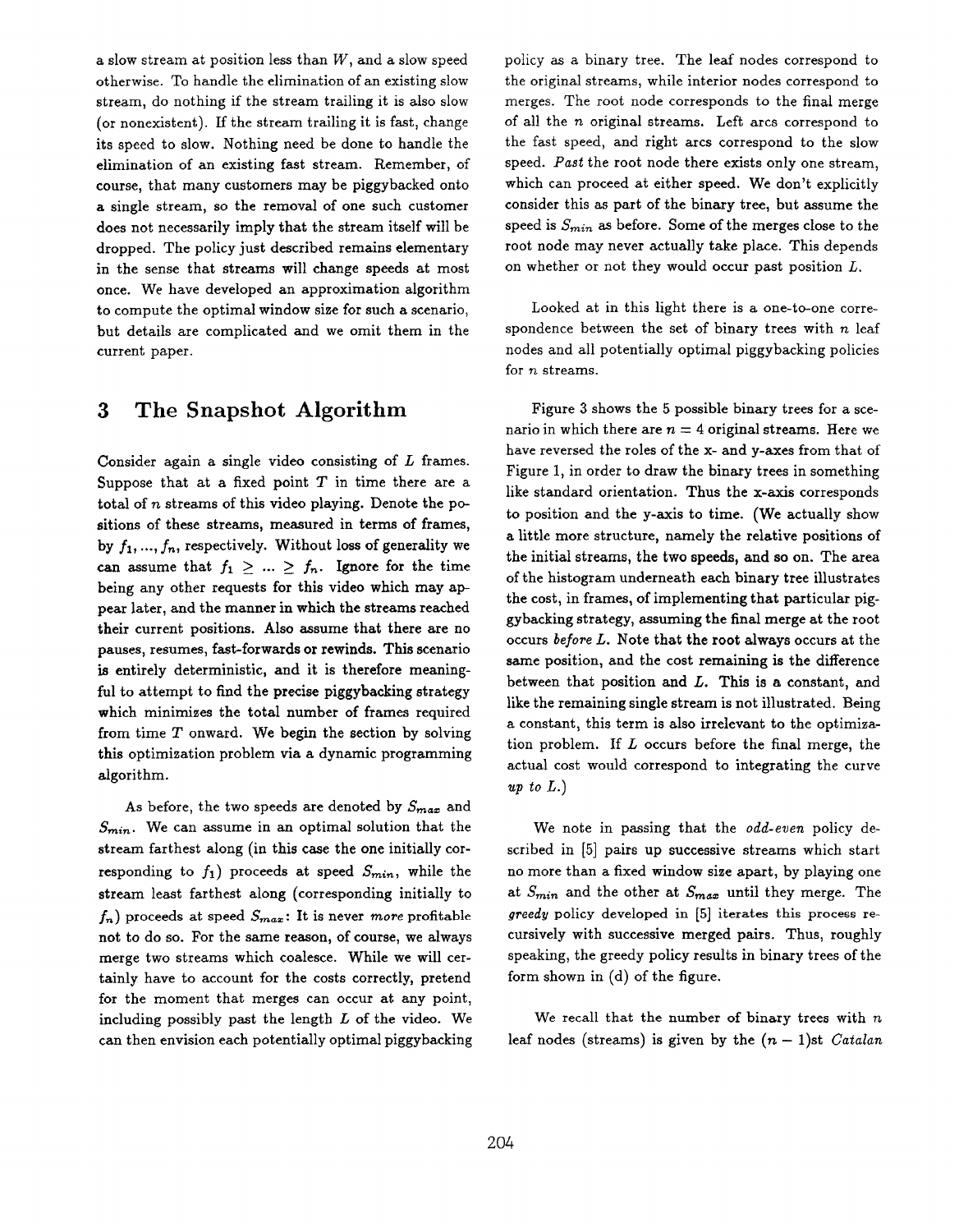

Figure 3: Typical Binary Tree Alternatives and Costs

number

$$
b(n-1) = \frac{1}{n} \binom{2n-2}{n-1}.
$$
 (11)

See [3] for details. The Catalan number  $b(n)$  can be approximated via Stirling's approximation as

$$
b(n) \approx \frac{4^n}{\sqrt{\pi n^{3/2}}}.\tag{12}
$$

So the Catalan numbers grow very rapidly, and searching all binary trees for any reasonable value of  $n$  will be impractical. Fortunately, there is a better way:

Let  $i$  and  $j$  denote two streams between 1 and  $n$ , with  $i \leq j$ . Let  $P(i, j)$  denote the hypothetical position in frames at which streams  $i$  and  $j$  would merge in an optimal policy for the case in which only the arrivals  $i, ..., j$  occur. This value may possibly be greater than  $L$ , and is also the position at which streams  $i$  and  $j$ would merge if they were the *only* streams. The point is that  $P(i, j)$  is well-defined because this optimal policy would involve stream  $i$  moving at the maximum speed and stream  $j$  moving at the minimum speed. So we obtain

$$
P(i,j) = f_j + \frac{S_{min} \cdot (f_j - f_i)}{S_{max} - S_{min}} \tag{13}
$$

via our standard analysis if  $i < j$ , and

$$
P(i,i)=f_i.\t\t(14)
$$

This value can thus be computed for each relevant pair  $i$  and  $j$ , and is independent of all other streams. Now let  $C(i, j)$  denote the cost of an optimal policy in which only the arrivals  $i, ..., j$  occur. Denote the corresponding binary tree by  $T(i, j)$ . It is easy to see that

$$
C(i,i) = L - f_i \tag{15}
$$

for each i. In order to compute  $C(i, j)$  for  $i < j$  we observe that the principal of optimality holds here: For the optimal policy there will exist a stream k with  $i \leq k \leq j$ such that the left subtree will contain the leaf nodes corresponding to streams  $i, ..., k$  and the right subtree will contain the leaf nodes corresponding to streams  $k+1, ..., j$ . Furthermore, both the left and right subtrees themselves will be optimal. That is, they will be  $T(i, k)$  and  $T(k + 1, j)$ , respectively. Such a binary tree has cost  $C(i, k) + C(k + 1, j) - max(L - P(i, j), 0)$ , the last term indicating the (potential) savings of the final merge at position  $P(i, j)$ . Thus the optimal policy in which only arrivals  $i, ..., j$  occur has a left subtree with leaf nodes corresponding to  $i, ..., k^*$  and a right subtree with leaf nodes corresponding to  $k^* + 1, ..., j$ , where

$$
k^* = \operatorname{argmin}_{i \le k < j} \{ C(i, k) + C(k+1, j) - (L - P(i, j))^+ \}.
$$
\n(16)

The overall optimal cost  $C(1, n)$  and its corresponding piggybacking policy can therefore be calculated in a bottom up fashion by dynamic programming: Starting with the initial trees  $T(i, i)$  and costs  $C(i, i)$ , compute all trees  $T(i, i + 1)$  and costs  $C(i, i + 1)$ , then all trees  $T(i, i + 2)$  and costs  $C(i, i + 2)$ , and so on. Ultimately, we compute the optimal tree  $T(1, n)$  and its optimal cost  $C(1, n)$ .

Pseudocode for the dynamic programming algorithm is as follows:

# Algorithm Dynamic Programming

For  $i=1$  to n do Initialize  $P(i, i)$ ,  $C(i, i)$  and  $T(i, i)$  via Equations 14 and 15 End For  $m=1$  to  $n-1$  do For  $i=1$  to  $n-m$  do Compute  $P(i, i + m)$ ,  $C(i, i + m)$  and  $T(i, i + m)$ via Equations 13 and 16 End

End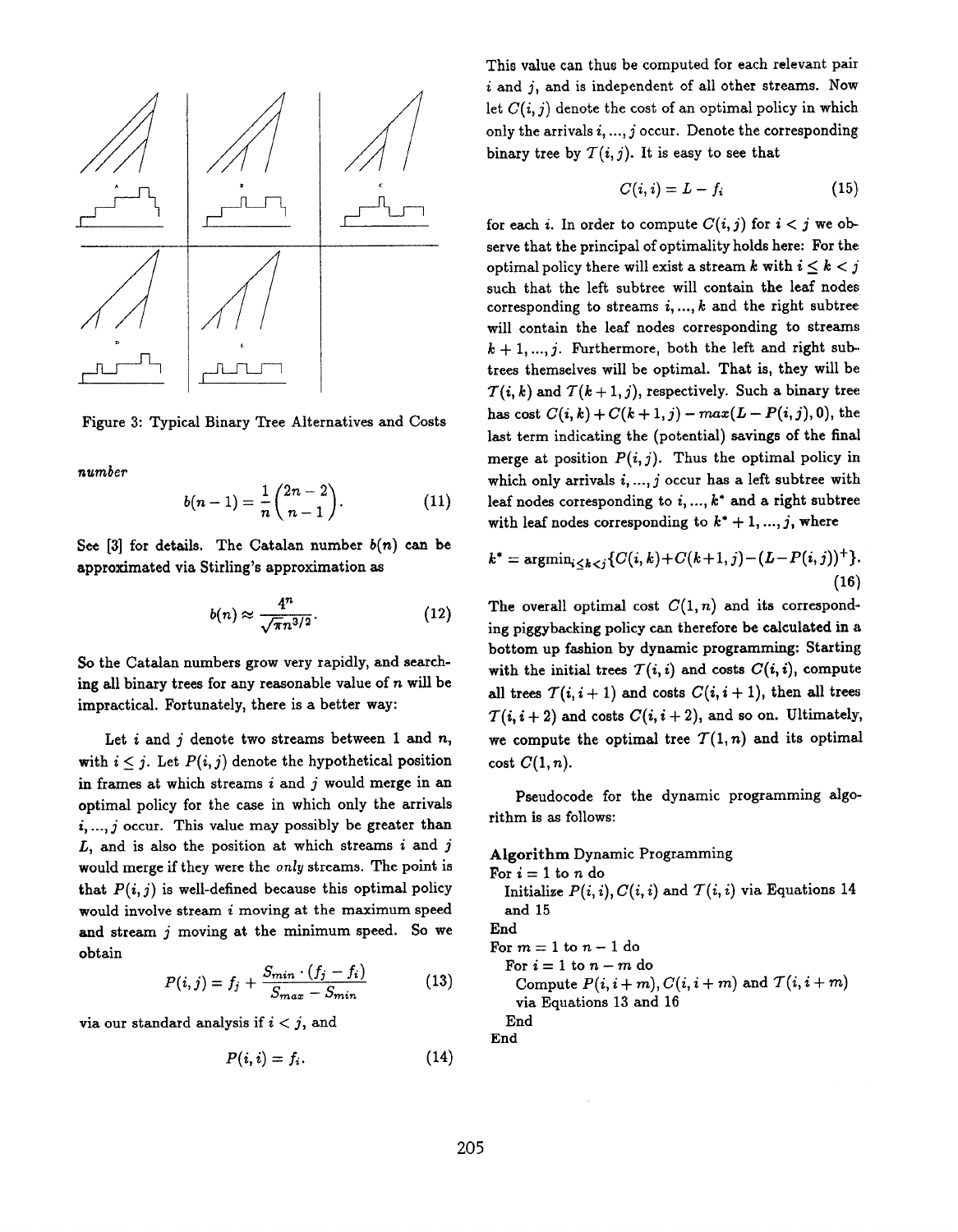It remains to compute the computational complexity:

Theorem 3.1 The dynamic programming algorithm finds the optimal merging policy and requires  $O(n^3)$  iterations, where  $n$  is the number of streams to be merged.

**Proof** After initialization there are  $O(n)$  iterations of the outer loop and  $O(n)$  iterations of the inner loop. The calculation of the positions, costs and trees requires  $O(n)$  comparisons.

We comment that the dynamic program algorithm presented has analogues in the problem of optimal polygon triangulation via the natural correspondence between binary trees and convex polygons [3, 7]. This, in turn, has led to algorithms for parse trees and the like.

We now incorporate the deterministic dynamic programming technique discussed above into a practical window-based piggybacking policy known as the snapshot algorithm. Assume at first that there are no pauses, resumes, fast-forwards or rewinds. The algorithm is based on the idea of taking snapshots of the positions of the streams at fixed time intervals, say of  $I$  units each. We will call these the snapshot intervals. The first stream arriving within a snapshot interval is assigned a speed of  $S_{min}$ . All other arriving streams within this same snapshot interval are assigned a speed of  $S_{max}$ . Suppose there are  $n$  such streams, with stream 1 being slow and streams 2, .... n being fast. This mimics the original and generalized simple merging policy described in [5] and the previous section. Notice that all n streams will lie within a window, measured in frames, of length  $W = I \cdot S_{max}$ . We shall refer to W as the snapshot window size. We will choose  $I$  in a way that ensures that the snapshot window size is less than or equal to the maximum catchup window size  $W_m$ . By the end of the snapshot interval some of our initial  $n$ streams may have merged. We shall use our dynamic programming algorithm in order to modify the speeds of all the remaining streams that were initiated in the interval. We do not affect the speeds of streams from previous snapshot intervals.

Actually, many variants of this snapshot algorithm are possible. One could, for example, solve the overall

dynamic programming problem for all currently playing streams, not just the ones within the most recent snapshot interval. This approach would appear to be too costly, given the complexity of the dynamic programming algorithm. Of course, the effectiveness of the algorithm itself will cause the number of surviving streams to be significantly reduced relative to the number of original customer requests. Conversely, the ratio of surviving streams relative to original requests should decrease throughout the lifetime of the video. Thus it is more important to perform the dynamic programming algorithm for earlier rather than later streams anyway. A second apparently reasonable algorithmic variant might group streams together according to their arrival snapshot interval, and resolve the dynamic programming problem for each such group at the end of every snapshot interval during its lifetime. These groupings would appear plausible in the sense that the last stream from one snapshot interval and the first stream from the next snapshot interval are naturally moving away from each other anyway. But a little thought will show that all subsequent solutions to the dynamic programming problem will be identical to the original one. Thus the snapshot algorithm we have presented appears to represent the best tradeoff among various reasonable alternatives.

Pseudocode for the snapshot algorithm is as follows:

Algorithm Snapshot Policy  $(W)$ Compute snapshot interval I Start interval counter Case: Arrival of stream i If first stream is within interval Set Speed =  $S_{min}$ Else Set Speed =  $S_{max}$ Case: End of interval counter Solve dynamic programming problem on remaining new streams Reset interval counter Case: Merge of streams i and j If within initial interval follow generalized simple merging rules Else follow dynamic programming rules

The dynamic programming policy is optimal for streams which survive past the snapshot interval. Because it employs a generalized simple merging policy to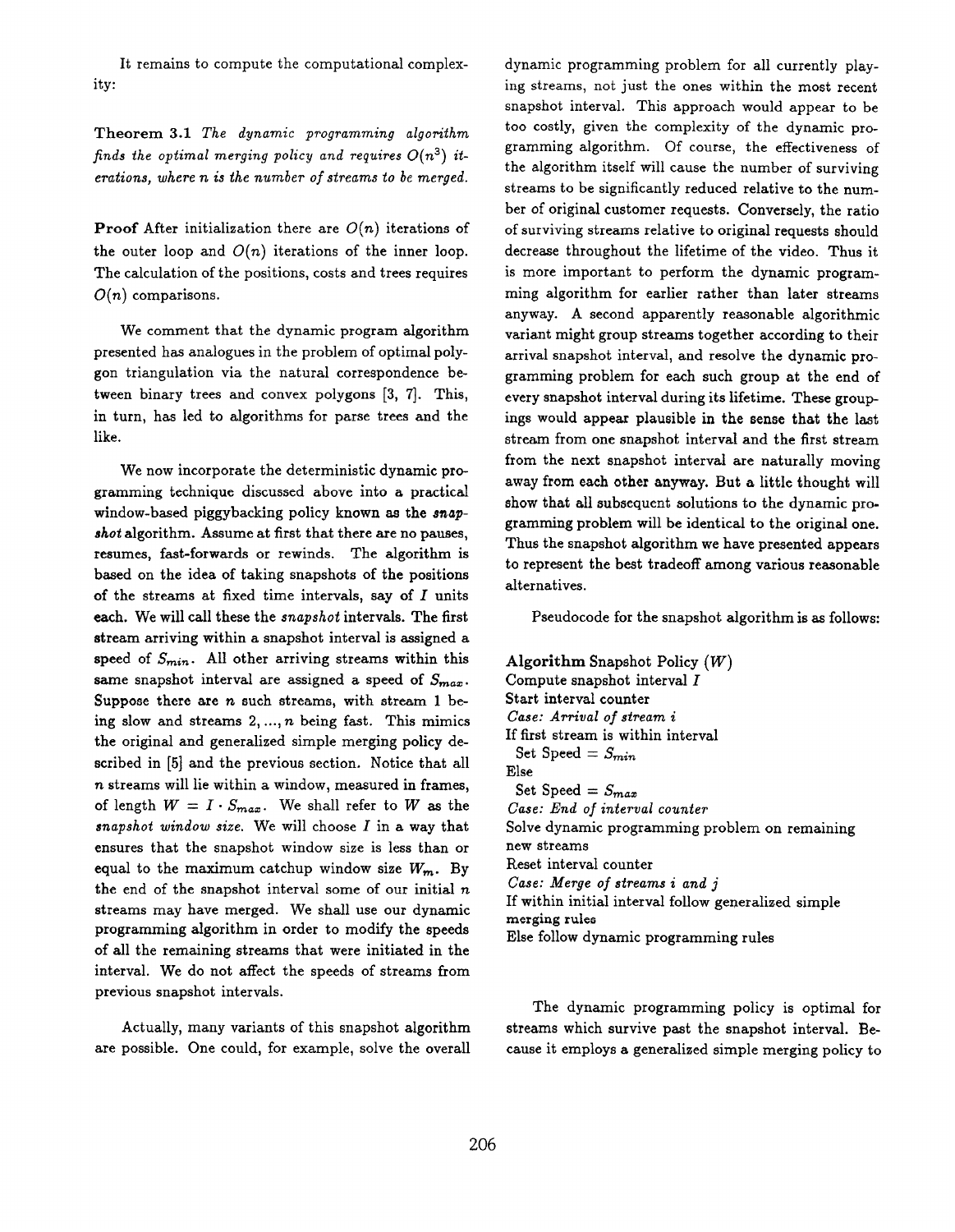deal with non-deterministic arrivals until the end of that interval it may not be quite optimal during that region of time. But if the snapshot interval is small relative to the total time of the video (or, equivalently, if  $W$  is small relative to  $L$ ), then we may ignore this effect. In other words, no window-based policy will outperform the snapshot algorithm under these conditions. As we shall see, the snapshot algorithm gives the best experimental results of any of the tested piggyback policies as well.

We should point out that we do not have an analytic method for deriving the optimal snapshot window size. So we have adopted the optimal window size of the generalized simple merging policy instead. Fortunately, we will show experimentally that the performance of the snapshot algorithm is fairly insensitive to the choice of window size.

Special customer features such as pause, resume, fast-forward and rewind can be accomodated in the context of a snapshot algorithm. However, they involve complicated heuristics, and we omit details.

### 4 Experimental Results

In this section we discuss the empirical results of simulations in which we compare the various piggybacking policies. No batching or bridging was considered in any of these experiments, in order to isolate the benefits of piggybacking policies from any other effects. In all our experiments we assumed a fast speed of  $S_{max} = 31.5$ frames per second and a slow speed of  $S_{min} = 28.5$ frames per second. All simulations were performed assuming Poisson arrivals with a parameter of  $\lambda$ . Each graph discussed in this section shows the percentage of frames saved as a result of piggybacking.

Figure 4 shows the performance of the original simple merging and greedy policies of [5] and our new optimal simple merging policy. Here we fix the length of the video to be 2 hours, and vary the interarrival time  $\gamma = 1/\lambda$  between 15 and 500 seconds. As we see, employing the optimal rather than maximum catchup window size can have a large effect on the performance of the generalized simple merging policies, at least when the interarrival time is small (or equivalently, when the arrival rate is large). Furthermore, the optimal simple



Figure 4: Comparisons for Varying Interarrival Rates

merging policy now appears to be nearly competitive with the more elaborate greedy policy. Recall that the former algorithm is elementary, while the latter is not. For high interarrival times all three algorithms have essentially equal performance. As one would expect, the performance of each algorithm decreases as a function of increasing interarrival time.

Figure 5 shows the performance of the generalized simple merging policy as a function of window size  $W$ . Here we fix the length of the video to be 2 hours, and the interarrival time to be 30 seconds. The optimal window size  $W^*$  is also shown, and matches the best performance of the generalized simple merging policy. Differing from the optimal window size by too much in either direction causes the performance to degrade. Note that our optimal window size is computed in terms of the arrival rate  $\lambda$ , which is by necessity a forecast. Fortunately the figure shows relatively stable performance for values of W close to optimal, so errors in forecasts will probably not have major negative effects on the optimal policy.

Figure 6 shows the performance of the original and optimal simple merging policies and the snapshot algorithm as a function of video length. Here we fix the interarrival time to be 30 seconds. Notice that optimal simple merging policy always outperforms the original policy, and the improvement grows ss a function of the video length. In fact, the performance of the original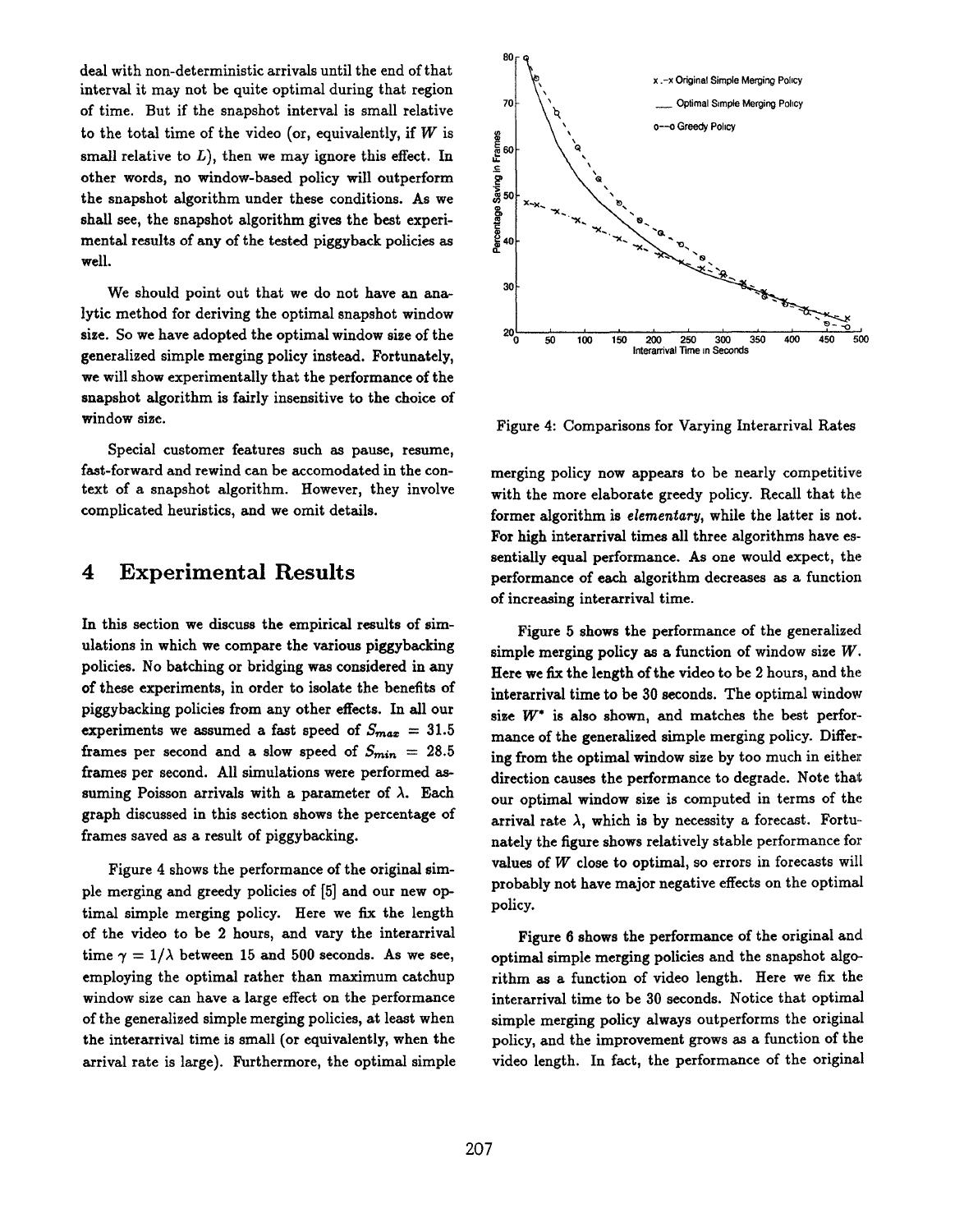

Figure 5: Generalized Simple Merging Performance for Varying Window Sizes



Figure 6: Comparisons at Varying Video Lengths



Figure 7: Comparisons for Varying Interarrival Times

simple merging policy is relatively flat. The snapshot algorithm outperforms both of the other policies, and the improvement relative to the optimal simple merging policy remains more or less constant.

Figure 7 shows the performance of the original simple merging and greedy policies of [5] and the snapshot algorithm. Again we fix the length of the video to be 2 hours, and vary the interarrival time  $\gamma$  between 15 and 500 seconds. Notice that snapshot does clearly better than the greedy algorithm, and this difference is even more pronounced for higher interarrival times.

Figure 8 shows the performance of the snapshot algorithm as a function of window size  $W$ , which we normalize as a fraction of the maximum catchup window size. Again we fix the length of the video to be 2 hours, and the interarrival time to be 30 seconds. Recall that this is important because we do not have a method to determine the optimal value of  $W$  for snapshot. Fortunately, the curve is quite flat in the range we are concerned about.

## 5 Conclusions

Based on the original idea of Golubchik, Lui and Muntz, we have in this paper devised and analyzed two piggybacking algorithms for VOD systems. The first is a generalized version of their simple merging policy, for which